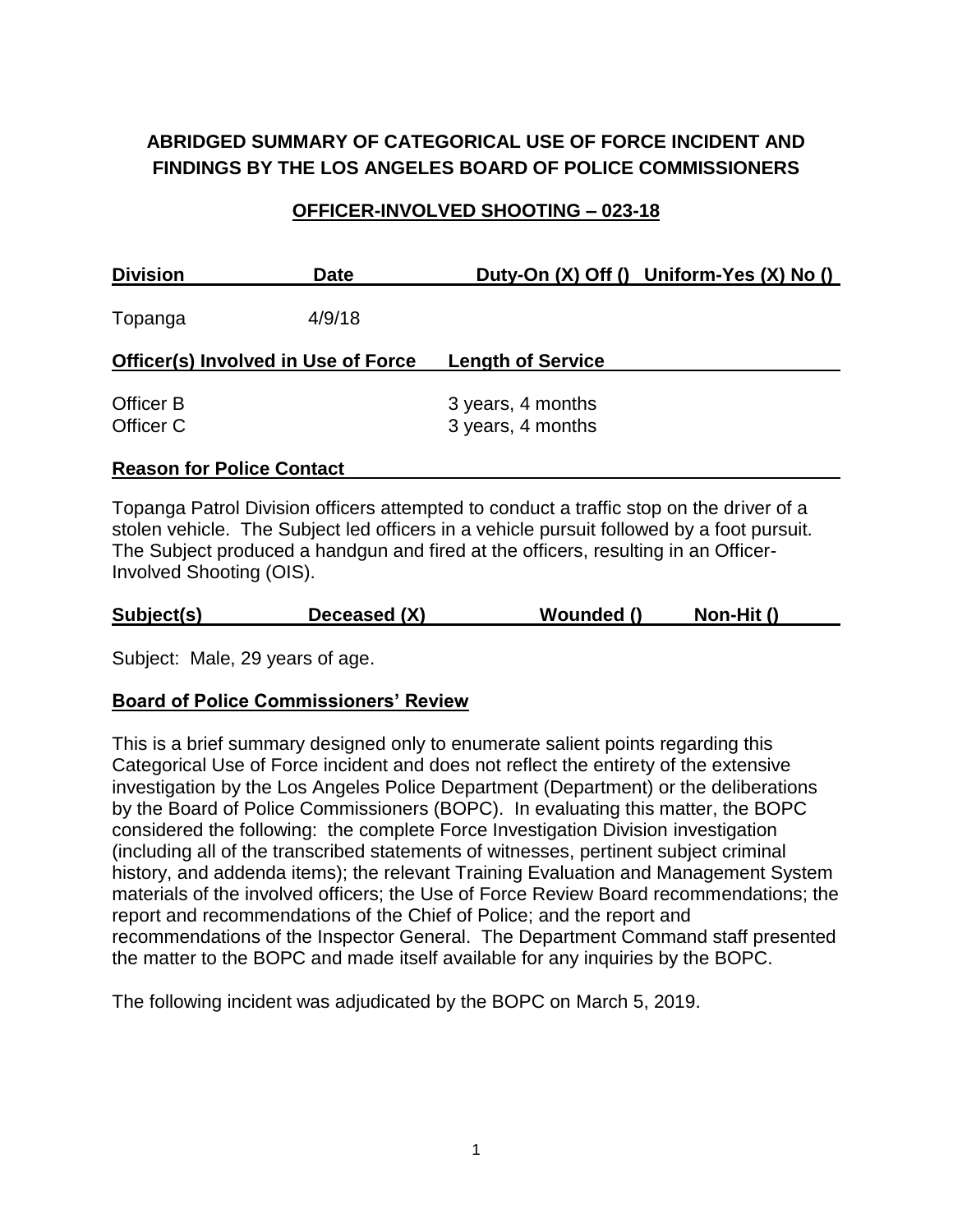#### **Incident Summary**

Patrol Division uniformed Police Officer A advised Communications Division (CD) that he/she had received a LoJack Stolen Vehicle Recovery System alert. The stolen vehicle had been reported stolen approximately 36 minutes earlier.

In response to Officer A's broadcast, Patrol Division uniformed Police Officers B (driver) and C (passenger) and Sergeant A responded to the area and began looking for the vehicle.

Unless otherwise noted all broadcasts were made over Topanga Base Frequency.

Sergeant A broadcast that the stolen vehicle was possibly "cold plated" and that Sergeant A had lost sight of it in a business parking lot. Approximately a minute later, Officer A observed the vehicle and broadcast a request for a backup unit, an Air Unit, and a supervisor. Officer A broadcast that the license plate on the vehicle and that he/she was following the vehicle. Additionally, Officer A broadcast that the vehicle contained a single male occupant (the Subject) with a shaved head. Sergeant A joined the other police vehicles (referred to as a "following") moments later and declared him/herself the Incident Commander (IC).

As Officers B and C arrived behind Officer A's vehicle, they advised CD and then took over as the primary unit in the following. While the Subject prepared to make a left turn, Officers B and C observed the Subject furtively reaching toward the passenger side of the vehicle.

On Officer B's Body Worn Video (BWV), he/she can be heard telling Officer C, "[the Subject] is reaching for stuff" and advised Officer C to broadcast that information. As they continued driving, Officer C attempted to broadcast a request for an additional unit because of the Subject's furtive movements.

The attempted broadcast was captured on Officer C's BWV; however, the transmission was not received because other broadcasts were occurring at the time.

Officer C broadcast that they were driving, and Air Support Division (ASD) Police Officer D, Tactical Flight Officer (TFO), and Police Officer E (pilot), broadcast that they were over the following. Sergeant A requested a second police vehicle to take over as secondary in the following. Moments later, Topanga Patrol Division uniformed Police Officers F and G joined the following as the secondary unit.

With resources now in place, Officer C broadcast that they were going to attempt to make a high risk stop once the Subject turned. As the Subject turned, Officer B activated his/her vehicle's emergency lights and siren to conduct the stop. Officer A remained present in the area. The Subject failed to yield and accelerated as he/she continued driving. Officer C broadcast that they were in pursuit. Moments later, Sergeant A directed the officers via radio to initiate tracking.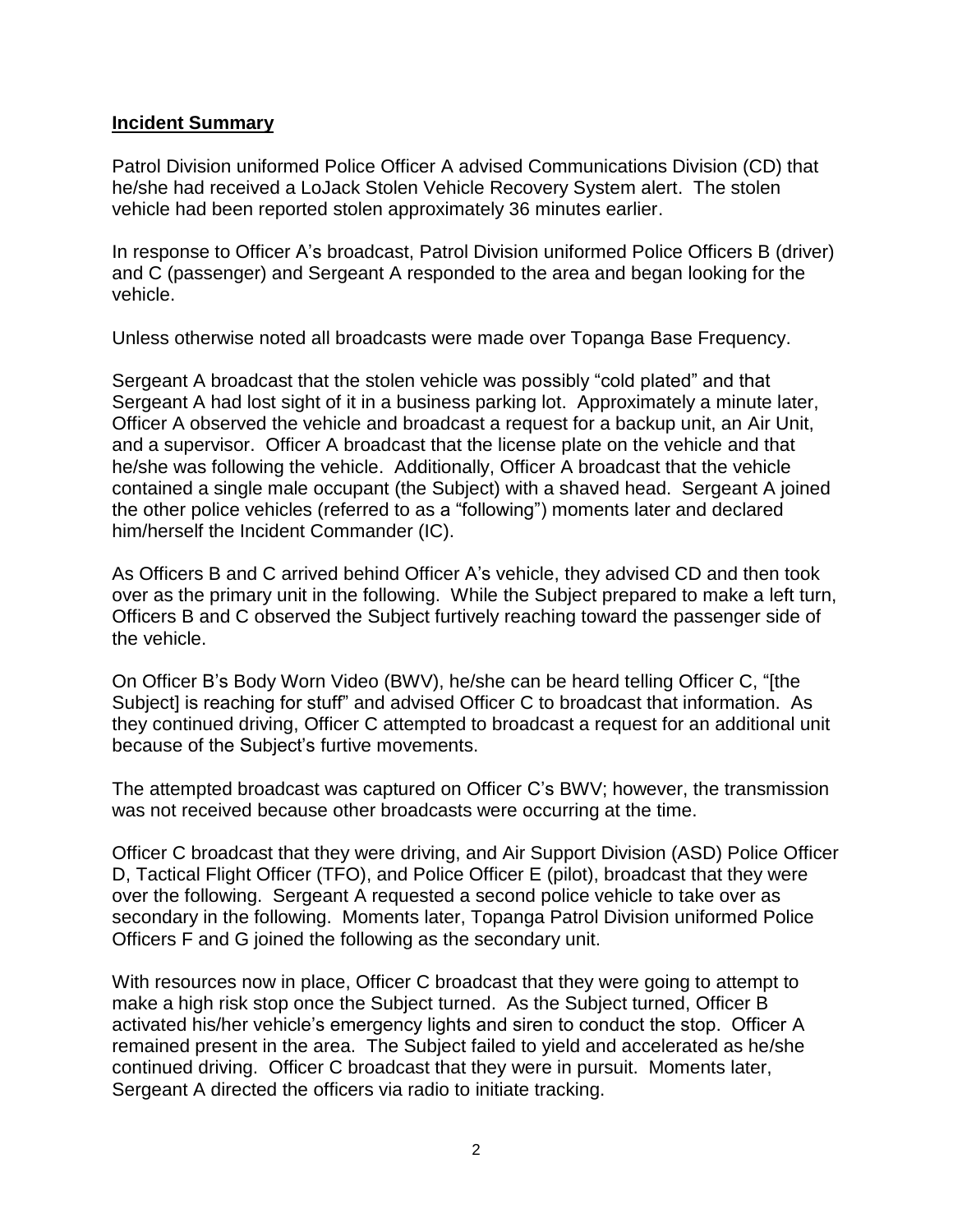A Vehicle Pursuit Report was completed in relation to this incident. On October 28, 2018, the pursuit was classified as In Policy-No Action.

The pursuit continued for a short period, until the Subject was observed abandoning his vehicle in an alley and hid in vegetation on the side of the alley, while his stolen vehicle continued to roll across the street. Tactical Flight Officer D broadcast that the Subject was a male and provided a description. Tactical Flight Officer D then started to assist officers with setting up a perimeter.

After traveling approximately half a block, Officer B made a U-turn and observed an unidentified male stopped in his vehicle pointing toward the mouth of the alley. Officer B drove back to the mouth of the alley. Officers B and C observed the Subject approximately 15 feet away in a crouched position, hiding in vegetation on the side of the alley. On Officer B's BWV, he/she can be heard stating to Officer C, "Oh he is right here, he is right here." The Subject matched the description as described by the Air Unit and was holding a black and red soft-sided cooler in front of him. The Subject looked in the officers' direction and ran into the alley. Upon exiting their vehicle, Officer B yelled, "Hey come here, come here." Despite those commands, the Subject continued running and then turned in the alley. Officer C issued similar commands.

The officers perceived the cooler to be a gym style bag. The cooler is hereafter referred to as a bag.

Officers B and C went in foot pursuit of the Subject and chased him in the alley with Officer C in the lead and Officer B positioned a few feet behind and to the right of Officer C. As the officers pursued the Subject on foot, they shouted commands in an effort to get the Subject to stop running. The officers heard the Subject say, "No," in response to their orders. Officer C stated he/she was trying to de-escalate the situation by giving the Subject various commands and that this has worked in prior foot pursuits.

As the officers continued in the alley, they remained in close proximity and offset from each other. Officer C indicated that they were in apprehension mode and that he/she assumed the role of the contact officer. Officer C explained that if the officers had lost sight of the Subject, or if he had jumped a wall or a fence, they would have transitioned to containment mode. Officer C said that they remained in apprehension mode, because they were close enough to apprehend the Subject and backup was coming.

Officer C stated that if he/she had known the Subject was armed with a firearm, Officer C would have backed off, communicated with his/her partner, and set up a perimeter for containment. Officer B also advised that if he/she had known the Subject was armed, he/she would not have chased the Subject, and would have set up a perimeter and had the Air Unit track his movement.

Tactical Flight Officer D broadcast that the Subject had his hands in his waistband and to use caution.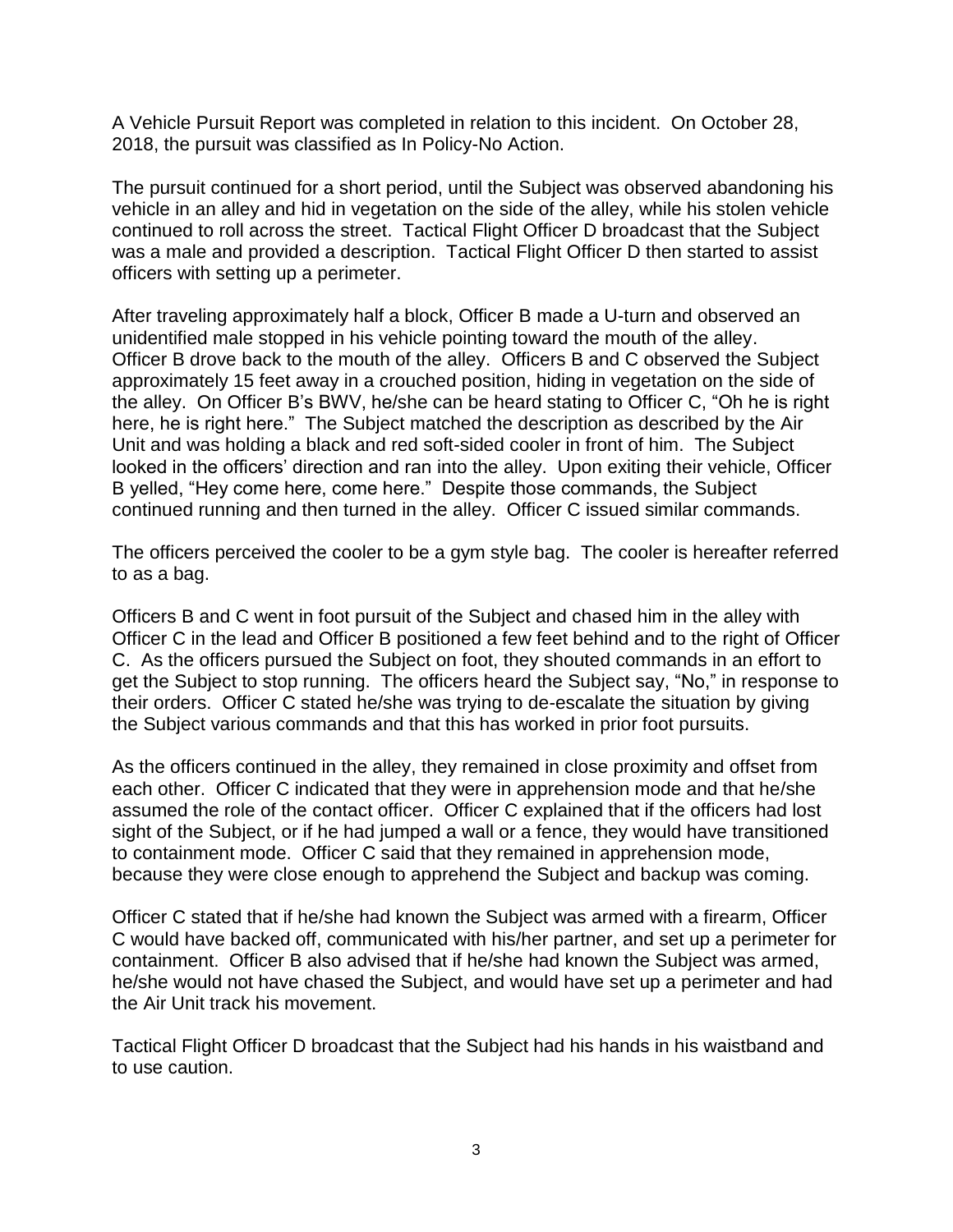Officers B and C reported hearing TFO D's broadcast.Officer C believed the Air Unit advised "Watch out, guys. He's reaching for something in the bag."

As the Subject fled to the alley, he held his bag in front of him, with the strap over his left shoulder. Officer C observed the Subject look over his left and right shoulder as he ran, which caused Officer C to believe that the Subject was attempting to ascertain the officers' location. Officers B and C observed the Subject reaching into the bag. On his/her BWV, Officer C was heard communicating to Officer B, "He is going to try grab for something."Officer B acknowledged hearing this communication.

As they reached one end of the alley, the Subject slowed his pace and the officers closed the distance. Officer C stated he/she did not know why the Subject had slowed down or what he was attempting to pull out of the bag. Officer C estimated he/she came within 5-8 feet of the Subject. The Subject pulled out a stainless steel 38 caliber revolver from the bag, turned to his left and faced the officers. The Subject held the revolver with a two-handed grip, pointed it in the officers' direction, and fired.

Officers B and C immediately unholstered their pistols. Officer C indicated that he/she dropped to the ground to avoid being struck by gunfire. Officer B also fell and at the time of the incident believed it was as a result of tripping, but later attributed it to being shot in the leg. As the officers returned fire, the Subject initially fell to the ground and then rose to a seated position and again pointed his revolver at them. During the OIS, the Subject rose to his hands and knees and attempted to get up while still holding his weapon. As the officers continued to engage the Subject, he lost control of the revolver and collapsed to the ground.

Below is an account of each officer's specific actions during the OIS and their reasoning for the Use of Deadly Force. It does not represent the sequence in which the officers discharged their weapons:

**Officer C** stated that when he/she was approximately 5-8 feet from the Subject, he/she observed the Subject pull an object from the bag that he/she did not immediately identify. When the Subject turned, Officer C observed the barrel of a revolver pointed at his/her face. Officer C stated that he/she remembered being shot at. Officer C stated he/she unholstered while standing, because Officer C believed the Subject's actions posed an immediate deadly threat. To avoid being shot, Officer C slid feet first onto the ground and landed on his/her right elbow and side. Officer C heard the Subject continue to fire and rolled from his/her right to his/her left side.

A review of Officer C's BWV determined that immediately after sliding to the ground and while on his/her right side, he/she held his/her pistol in his/her right hand with his/her index finger on the trigger. The slide of his/her pistol was in the rearward position. It could not be determined if the slide position was a result of Officer C firing his/her pistol or due to another unknown factor.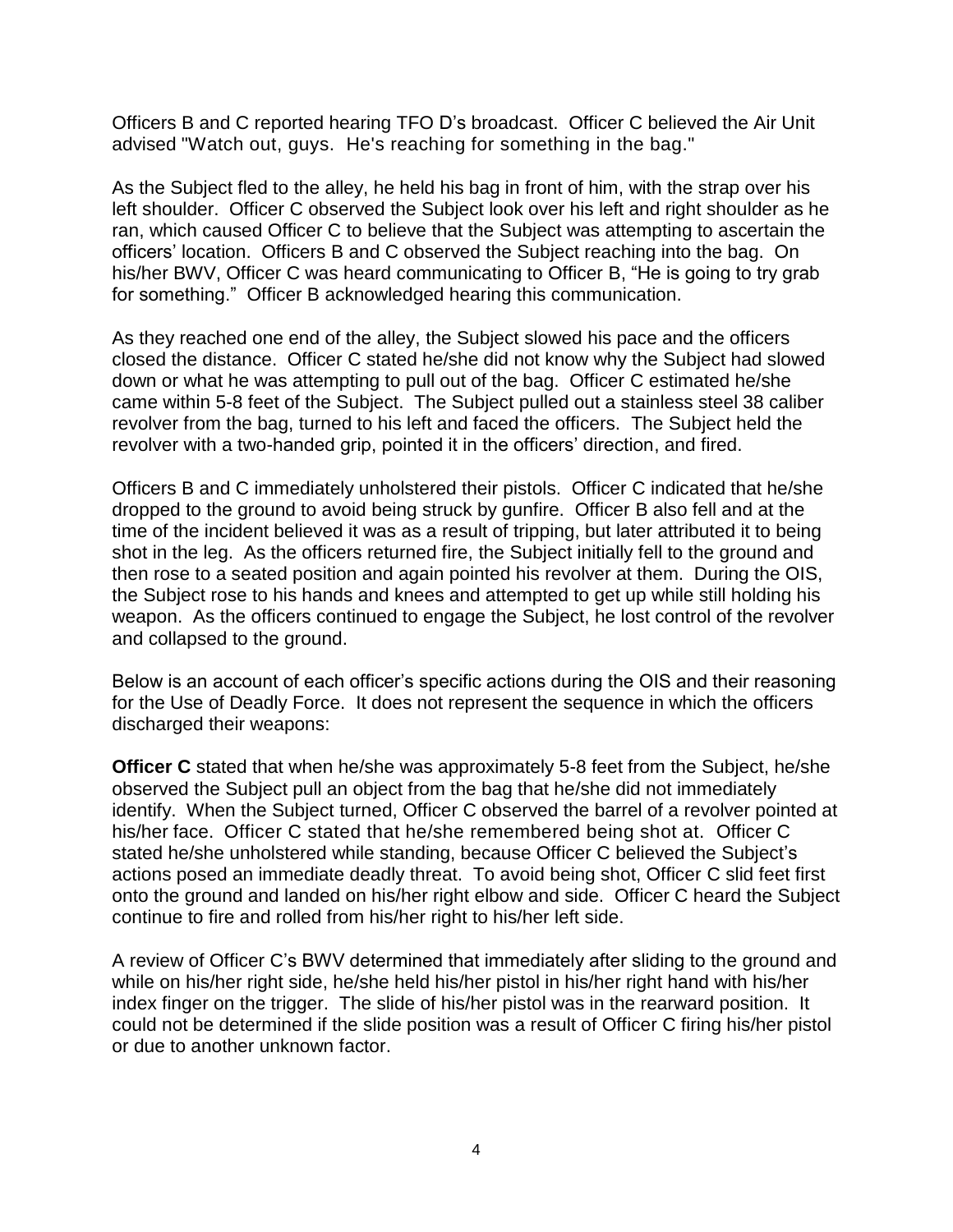While on his/her left side, Officer C observed the Subject pointing the revolver at Officer B. With a two-handed grip, Officer C attempted to fire his/her pistol at the Subject. When it failed to fire, Officer C retracted the slide with his/her left hand, again assumed a two-handed grip, and fired at the Subject from an approximate distance of 33 feet.

Officer C did not have an independent recollection of retracting his/her slide prior to firing from his/her left side. Officer C did not know if he/she fired a round prior to his/her slide moving out of battery or what may have caused that to have occurred. Officer C's pistol held one round in the chamber and 17 rounds in the magazine. Seventeen expended cartridge cases recovered at the scene were identified as being fired from his/her pistol. One live 9mm cartridge was recovered adjacent to Officer C's firing position. It was not determined at what point the live round was ejected from Officer C's pistol.

Officer C transitioned from his/her left side to a seated position with his/her feet extended in front of him/her and continued to fire at the Subject. A review of the officers' BWV determined that after going to the ground, the Subject transitioned to a seated position, while pointing the revolver at the officers with a two-handed grip. While holding the revolver in his right hand, the Subject turned to his left and attempted to stand. As the officers continued to fire, the Subject again fell to his hands and knees with the revolver in his right hand. The Subject then fell forward onto his chest and lost control of his revolver, causing it to fall to the ground and land several feet from his body. The Subject placed his arms under him and pushed his upper body up from the ground before again falling to his chest and bringing his arms under him.

Officer C fired his/her last round and his/her pistol went into slide lock. Officer C fired a total of 17 rounds in rapid succession. Officer C believed the Subject fired 2-6 rounds at the officers during the OIS.

Officer C believed the Subject was still holding the pistol in his right hand when he/she fired his/her last round. Officer C believed that the rounds that he/she was shooting at the Subject had no effect until the last round. According to Officer C, that's when the Subject stopped moving and still had direct possession of the firearm. Officer C believed that between all the rounds he/she fired, the Subject was still trying to shoot at him/her and Officer B.

**Officer B** observed the Subject reaching in the bag and turning to his left, while punching out with the revolver. Officer B observed the Subject fire at Officer C and saw his/her partner go down. Officer B feared that his/her partner had been killed and unholstered his/her pistol, while stepping to his/her right to keep the Subject from pin pointing his/her location. Officer B stated that as the Subject pointed the revolver at him/her and began to fire, Officer B was struck in the left leg, fell to the ground, and onto his/her back.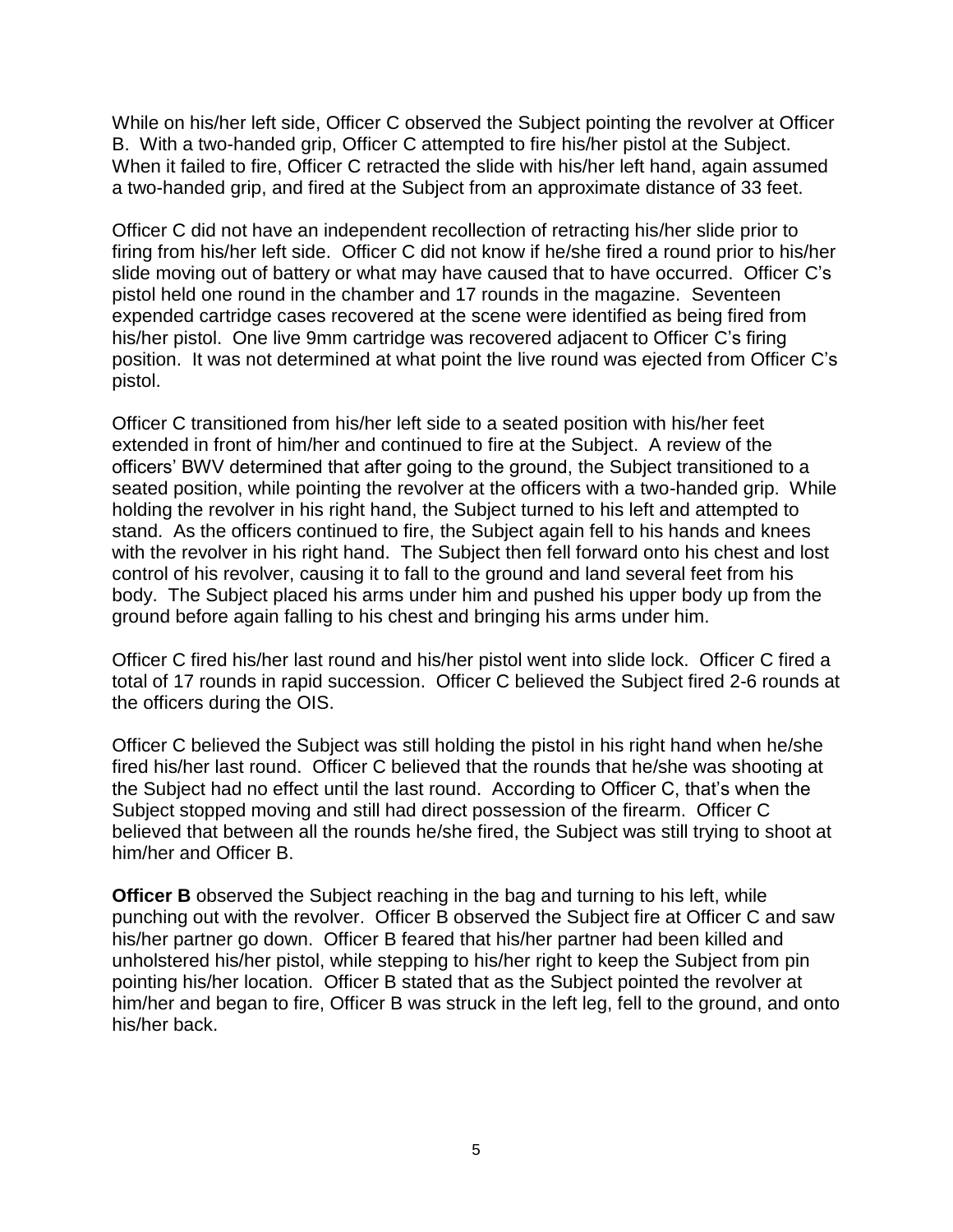Simultaneously, the Subject also went to the ground and landed on his back with his feet stretched toward the officers. The Subject immediately sat up and again pointed the revolver at the officers.

Officer B assumed a seated position with his/her legs extended in front of him/her toward the Subject. While using a two-handed grip, Officer B began firing at the Subject's center body mass from an approximate distance of 39 feet. Officer B continued to assess and fire as the Subject got to his hands and knees. Officer B stated that although he/she no longer observed the Subject pointing the revolver at him/her, Officer B believed if the Subject were allowed to get up, he would continue to shoot at the officers. Officer B indicated he/she stopped firing when he/she observed the Subject no longer moving and noticed that the revolver was lying on the ground approximately two arm lengths away from the Subject. The investigation determined that Officer B fired a total of nine rounds

Pilot Officer E handled broadcasts from the Air Unit for the remainder of the incident. Pilot Officer E requested two Rescue Ambulance (RA) units, one for the Subject and one for Officer B. Officer E then directed additional units to the officers' location in the alley.

After the officers fired their final rounds, the Subject laid motionless in a face down position, with the revolver located approximately three feet away from him. As the officers stood up, Officer B felt pain in his/her left knee and communicated to Officer C that he/she had been shot. Officer B attempted to broadcast, "shots fired, officer needs help." The broadcast could be heard on Officer B's BWV; however, it did not go out over Topanga Base Frequency due to a simultaneous broadcast from CD.

Officer C moved toward Officer B, ejected his/her empty magazine, and conducted an out of battery speed reload. As the officers walked toward the Subject, Officer B ejected his/her magazine that possessed eight live cartridges and conducted an in-battery speed reload. Officer B believed the Subject was deceased and used non-verbal communication with a head nod to indicate that Officer C should handcuff him. Officer C stated that based on prior conversations, he/she (Officer C) knew it was his/her responsibility as the passenger officer to handcuff the Subject. Upon reaching the Subject, Officer C holstered his/her pistol, placed his/her left knee on the Subject's buttocks, and handcuffed the Subject, while Officer B provided cover with his/her pistol held in a low-ready position.

Patrol Division uniformed Police Officer H witnessed the OIS. Officer H stated that he/she monitored the tracking of the Subject on his/her radio and traveled through the alley. As Officer H passed the alley, he/she observed a person at one end of the alley matching the Subject description. Officer H drove in the alley at an approximate speed of 40 miles per hour.

Officer H did not have his/her DICVS or BWV activated as he/she traveled in the alley. When interviewed by investigators, Officer H relayed mistaken observations as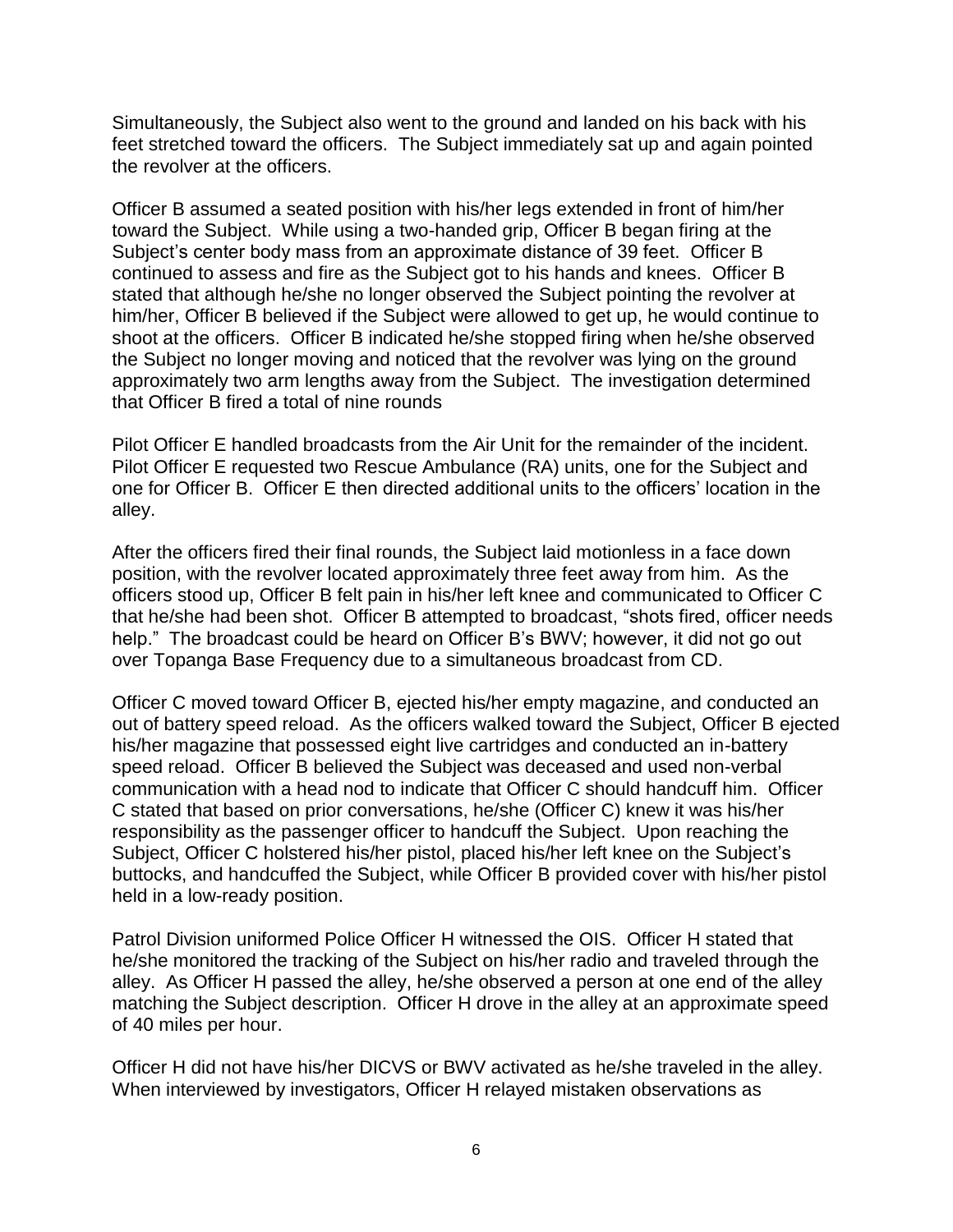determined by a review of Officers B and C's BWV. Officer H stated that when he/she first observed the officers, he/she believed they were close to the Subject in the alley, and he/she did not perceive that they were in foot pursuit. Officer H believed the officers moved around the Subject with their guns unholstered. Officer H observed the Subject turn to his left with his hands down by his stomach area and saw the Subject and the officers go down with puffs of white smoke between their positions. Officer H attributed the smoke to gunfire, but he/she did not hear shots being fired. Officer H stated that prior to the OIS, he/she observed the Subject with a backpack, but at the time of the OIS, Officer H did not see a weapon in the Subject's hand or hear him fire. Officer H estimated the shooting stopped approximately two to three seconds before the Subject came to a complete stop near the officers.

Sergeant A stated that during the foot pursuit, he/she drove to possibly assist in setting a perimeter or direct a use of force if one occurred. Sergeant A heard five to six gunshots and stopped close to the alley to avoid a crossfire. Sergeant A conducted a quick peak prior to entering the alley and observed the Subject down with Officers B and C covering him. It appeared to Sergeant A that the Subject was deceased. Upon learning that Officer B had been shot in the leg, Sergeant A instructed Officer C to take him/her to Officer H's vehicle, which was in the alley close to their location.

At the vehicle, Officer C placed his/her hobble on Officer B's left thigh and used it as a tourniquet, prior to Officer B sitting in the front passenger seat of the vehicle. While waiting for paramedics, Officer C flushed Officer B's gunshot wound with water, so the responding paramedics could better assess the wound. Upon doing so, Officer C observed a bullet fragment lodged in Officer B's knee.

When interviewed by investigators, Officer B indicated he/she did not observe a fragment or foreign body in his/her knee, and he/she was not aware of any item being removed from his/her knee by rescue personnel or hospital staff.

Officer H began to drive Officer B in the alley to meet the responding RA unit, but Sergeant A advised him/her to stop and remain in the alley. Officer H then backed up a short distance, stopping his/her vehicle close to its original location over some of the officers' expended cartridge cases.

Sergeant A stated that because Officer B had been shot, Officer B's medical attention was his/her primary concern, and Sergeant A did not instruct the officers not to discuss the incident. At Sergeant A's direction, Officer I guarded the revolver that was on the ground next to the Subject.

While waiting for the RA to respond, Officers C and H attended to Officer B. Sergeant A intermittently checked on the condition of the officers and inquired as to the status of the RA, while simultaneously directing officers to set up the crime scene.

Officer H indicated he/she asked Officer B questions to keep Officer B talking and to keep his/her mind preoccupied. Officers B, C, and H discussed portions of the OIS from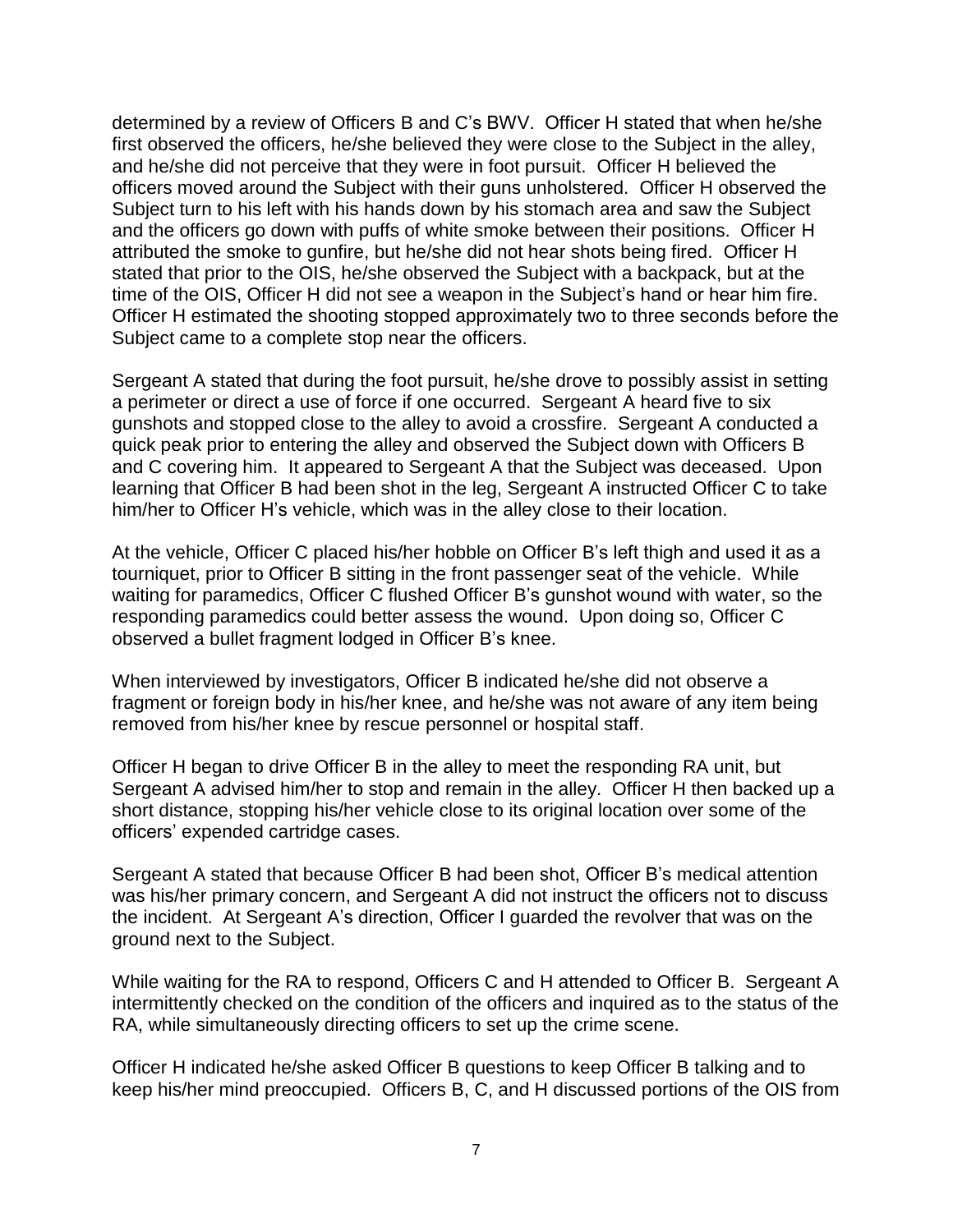each of their perspectives. The discussion was recorded on their BWVs and the statements made were consistent with their investigative interviews. Additionally, prior to being monitored, Officer H marked the location of expended cartridge cases in the alley with field interview cards, and Officer C pointed out the location of expended casings and their ejected pistol magazines on the ground. A review of the officers' BWV determined the evidence was not moved or manipulated.

Los Angeles Fire Department personnel were dispatched to the scene of the OIS. Paramedics began treating Officer B for the gunshot wound to his/her left knee area.

While Officer B was being placed on the gurney, Officer B's equipment belt was removed at LAFD's request. The equipment was not altered and was placed in the trunk of Officer H's vehicle, where it was later recovered by investigators. Officer B was transported to nearby hospital where he/she was treated and admitted.

Topanga Area Detective A responded to the scene of the OIS and was directed by Topanga Area Lieutenant A to accompany Officer B in the RA to the hospital. Officer B was not separated, monitored, ordered not to discuss the incident, or to provide a Public Safety Statement (PSS) prior to his/her transport to the hospital.

LAFD began a life status assessment on the Subject and found him unresponsive and suffering from a gunshot wound to the head. The Subject displayed no signs of life and was determined to be deceased.

## **Los Angeles Board of Police Commissioners' Findings**

The BOPC reviews each Categorical Use of Force incident based upon the totality of the circumstances, namely all of the facts, evidence, statements and all other pertinent material relating to the particular incident. In every case, the BOPC makes specific findings in three areas: Tactics of the involved officer(s); Drawing/Exhibiting of a firearm by any involved officer(s); and the Use of Force by any involved officer(s). Based on the BOPC's review of the instant case, the BOPC made the following findings:

# **A. Tactics**

The BOPC found Officers B and C's tactics to warrant a finding of Tactical Debrief.

## **B. Drawing and Exhibiting**

The BOPC found Officer B and C's drawing and exhibiting of a firearm to be In Policy.

## **C. Lethal Use of Force**

The BOPC found Officers B and C's lethal use of force to be In Policy.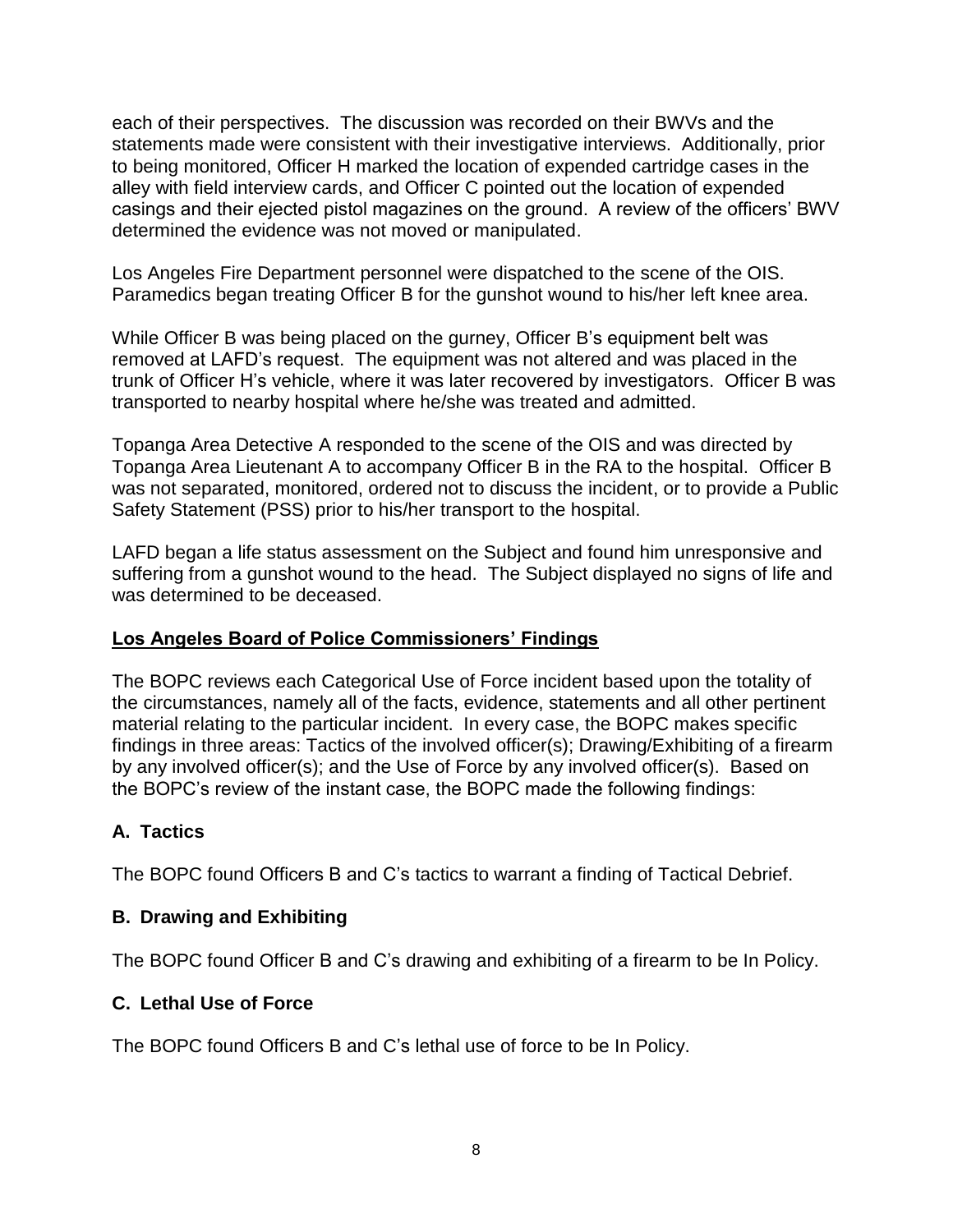### **Basis for Findings**

In making its decision in this matter, the Commission is mindful that every "use of force by members of law enforcement is a matter of critical concern both to the public and the law enforcement community. It is recognized that some individuals will not comply with the law or submit to control unless compelled to do so by the use of force; therefore, law enforcement officers are sometimes called upon to use force in the performance of their duties. It is also recognized that members of law enforcement derive their authority from the public and therefore must be ever mindful that they are not only the guardians, but also the servants of the public. The Department's guiding value when using force shall be reverence for human life. Officers shall attempt to control an incident by using time, distance, communications, and available resources in an effort to de-escalate the situation, whenever it is safe and reasonable to do so. When warranted, Department personnel may objectively use reasonable force to carry out their duties. Officers who use unreasonable force degrade the confidence of the community we serve, expose the Department and fellow officers to legal and physical hazards, and violate the rights of individuals upon whom unreasonable force is used. Conversely, officers who fail to use force when warranted may endanger themselves, the community and fellow officers." (Use of Force Policy, Los Angeles Police Department Manual.)

The Commission is cognizant of the legal framework that exists in evaluating use of force cases, including the United States Supreme Court decision in Graham v. Connor, 490 U.S. 386 (1989), that:

"The reasonableness of a particular use of force must be judged from the perspective of a reasonable officer on the scene, rather than with the 20/20 vision of hindsight. The calculus of reasonableness must embody allowance for the fact that police officers are often forced to make split-second judgments – in circumstances that are tense, uncertain and rapidly evolving – about the amount of force that is necessary in a particular situation."

The Commission is further mindful that it must evaluate the actions in this case in accordance with existing Department policies. Relevant to our review are Department policies that relate to the use of force:

Law enforcement officers are authorized to use deadly force to:

- Protect themselves or others from what is reasonably believed to be an imminent threat of death or serious bodily injury; or
- Prevent a crime where the subject's actions place person(s) in imminent jeopardy of death or serious bodily injury; or
- Prevent the escape of a violent fleeing felon when there is probable cause to believe the escape will pose a significant threat of death or serious bodily injury to the officer or others if apprehension is delayed. In this circumstance, officers shall to the extent practical, avoid using deadly force that might subject innocent bystanders or hostages to possible death or injury.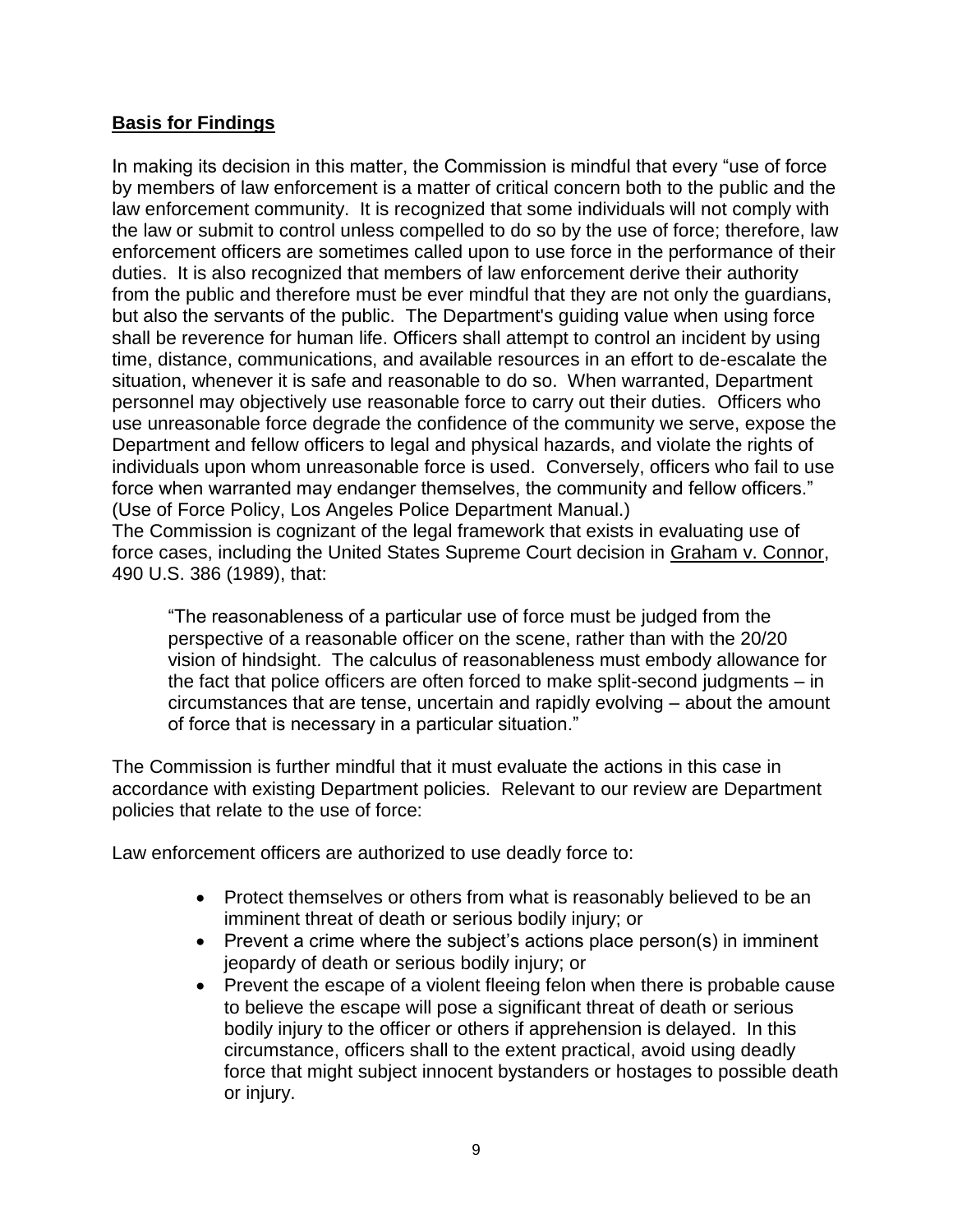The reasonableness of an Officer's use of deadly force includes consideration of the officer's tactical conduct and decisions leading up to the use of deadly force. (Use of Force Policy, Los Angeles Police Department Manual.)

An officer's decision to draw or exhibit a firearm should be based on the tactical situation and the officer's reasonable belief that there is a substantial risk that the situation may escalate to the point where deadly force may be justified. (Los Angeles Police Department Manual.)

Tactical de-escalation involves the use of techniques to reduce the intensity of an encounter with a suspect and enable an officer to have additional options to gain voluntary compliance or mitigate the need to use a higher level of force while maintaining control of the situation. Tactical de-escalation does not require that an officer compromise his or her safety or increase the risk of physical harm to the public. De-escalation techniques should only be used when it is safe and prudent to do so. (Tactical De-Escalation Techniques, October 2016.)

## **A. Tactics**

• During its review of the incident, the BOPC noted the following tactical considerations:

## **1. Apprehension vs. Containment Mode**

Containment of an armed suspect demands optimal situational awareness. The ability to maintain a tactical advantage is determined by an officer's ability to effectively communicate and continually assess a tactical situation, thus ensuring a coordinated effort and successful resolution.

In this case, Officers B and C were in apprehension mode of a suspect wanted for vehicle theft. There was no information broadcast or observed prior to the foot pursuit that would have led an officer of similar training and experience to identify that the Subject was armed. The BOPC did note that once the foot pursuit continued, the Subject was seen repeatedly reaching into a bag, and the officers did not fully recognize the cues that the Subject was possibly arming himself with a weapon.

The BOPC opined that it would have been preferable for Officers B and C to discontinue pursuing the Subject and set up containment when they observed him reaching into the bag. Though the officers were operating within Department policy, they did not perceive the Subject's actions as attempts to arm himself, and therefore, did not transition into containment mode. The BOPC considered the officers' lack of tenure and experience and determined that their actions were reasonable.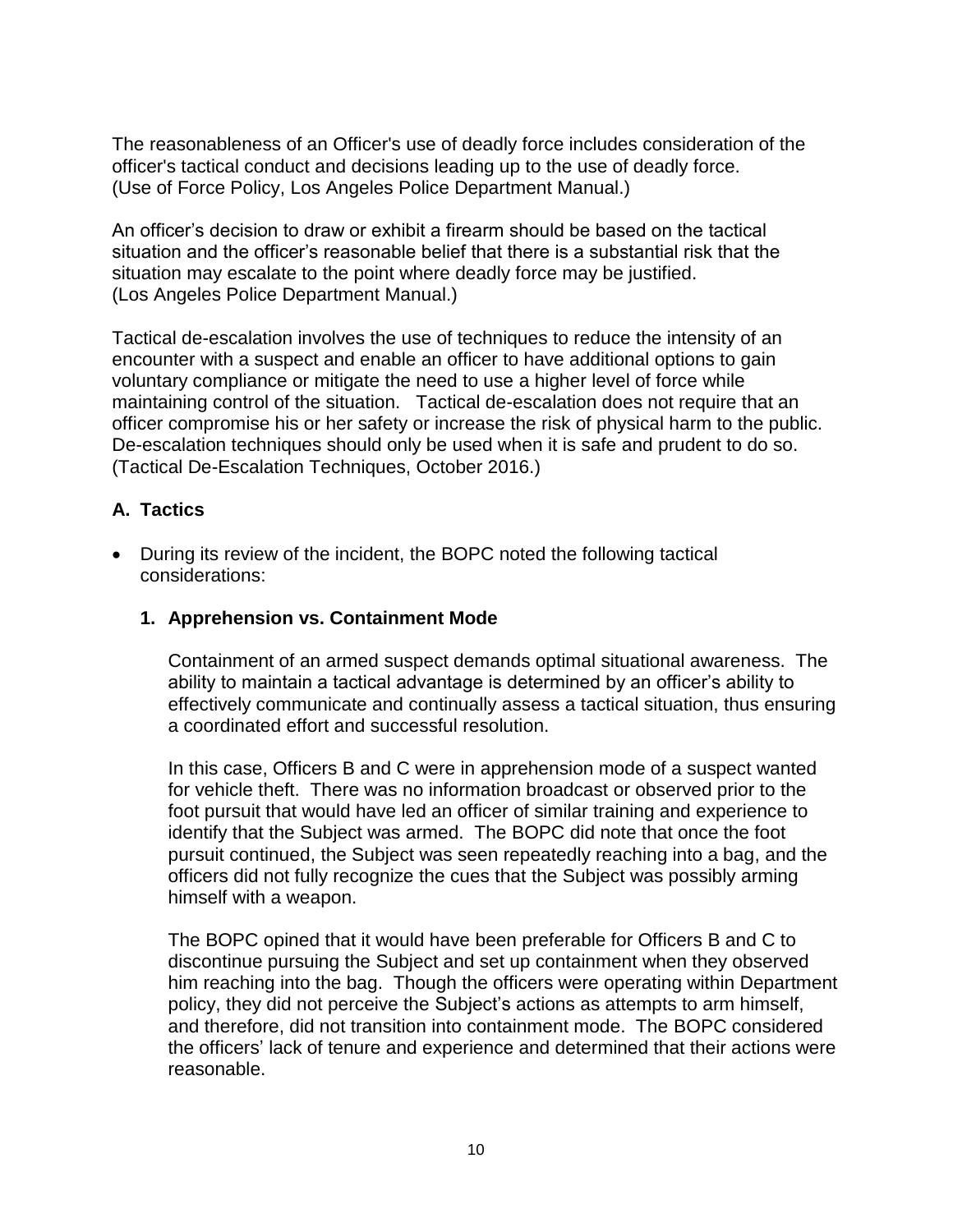Based on the totality of the circumstances, the BOPC determined that Officers B and C's actions were reasonable and did not substantially deviate from approved Department tactical training.

### • The BOPC also noted the following:

#### **1. In-Battery Speed Reload**

The investigation revealed that Officer B conducted an In-Battery speed reload following the OIS, discarding a magazine that contained eight live rounds. Officer B was reminded of the importance of retaining magazines containing significant numbers of cartridges during a tactical situation.

### **2. Bloodborne Pathogens**

The investigation revealed that Officer C did not don protective gloves prior to handcuffing the Subject and was exposed to the Subject's blood.

These topics were to be discussed at the Tactical Debrief.

• The evaluation of tactics requires that consideration be given to the fact that officers are forced to make split-second decisions under very stressful and dynamic circumstances. Tactics are conceptual and intended to be flexible and incident specific, which requires that each incident be looked at objectively and the tactics be evaluated based on the totality of the circumstances.

Each tactical incident also merits a comprehensive debriefing. In this case, there were identified areas where improvement could be made. A Tactical Debrief is the appropriate forum for the involved personnel to discuss individual actions that took place during this incident.

The BOPC found Officers B and C's tactics to warrant a finding of Tactical Debrief.

## **B. Drawing and Exhibiting**

• According to Officer B, he/she observed the Subject retrieve a silver revolver from the bag, spin to his left, and obtain a two-handed shooting grip. The Subject then fired a shot in Officer C's direction. Fearing that both Officers B and C would be shot, Officer B offset to his/her right side, fell to the ground, and simultaneously drew his/her service pistol.

According to Officer C, the Subject was approximately five to eight feet ahead of him/her when the Subject began slowing down. Officer C observed the Subject pull something out of the bag and turn towards Officer C, revealing the barrel of the gun. The Subject then took a shooting stance and shot the firearm towards Officer C.